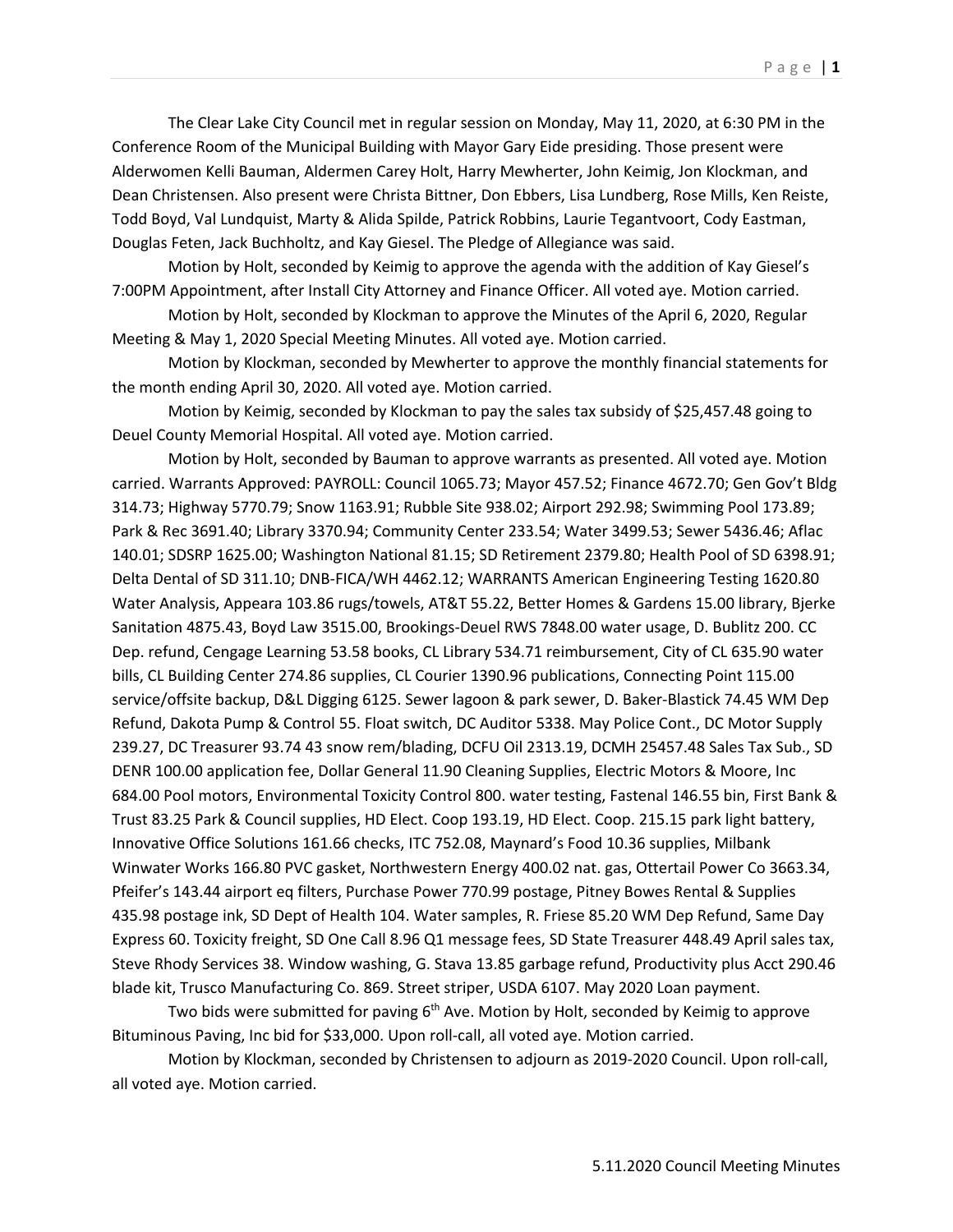Convened as 2020-2021 Council. Kelli Bauman took her Oath of Office for Alderwoman in Ward II for a 1 year appointment, Rose Mills took her Oath of Office for Alderwoman in Ward I for a 1 year appointment, and Lisa Lundberg took her Oath of Office for Alderwoman in Ward III for a 1 year appointment. Todd Boyd took his Oath of Office for City Attorney and Christa Bittner took her Oath of Office for Finance Officer.

Mewherter nominated Carey Holt for President. Motion by Mewherter, seconded by Keimig that nominations cease and cast a unanimous ballot for Carey Holt. All voted aye. Motion carried.

Keimig nominated Kelli Bauman for Vice-President. Motion by Keimig, seconded by Holt that nominations cease and cast a unanimous ballot for Kelli Bauman. All voted aye. Motion carried.

Motion by Mewherter, seconded by Holt to accept the committee appointments recommended by Gary Eide. All voted aye. Motion carried. City Facilities & Equipment Committee – L. Lundberg, H. Mewherter, & K. Bauman. City Policies Committee – R. Mills, J. Keimig, K. Bauman, D. Ebbers, C. Bittner & appropriate inside staff. City Finance Committee – C. Holt, L. Lundberg, & H. Mewherter. City Services Committee – R. Mills, J. Keimig, C. Holt, D. Ebbers & appropriate outside staff. City Planning Commission – R. Mills, J. Keimig, K. Bauman, V. Lundquist (Bldg Inspector), C. Bittner, & D. Ebbers. City Personnel Committee – C. Holt, H. Mewherter, & L. Lundberg. Library Board – Carol Olson, President, Susan Knight, Rogene Severson, Rebecca Canaan, Jami Martinell & Kelli Bauman, Council Representative. Board of Adjustment – All City Council Members. City Attorney – Todd Boyd. City Finance Officer – Christa Bittner. City Superintendent of Public Works – Don Ebbers. Health Officer – Designee of Deuel County Memorial Hospital. Summer Rec Board – Casey Severson, Ashley Meyer, Alysha Hamann, & Danay Nielsen.

Motion by Keimig, seconded by Holt to approve the consent agenda as follows: Approved: Brandon Lee – 107 6<sup>th</sup> St W – Wooden fence, Michael Ahlers – 609 Prospect Ave – Chain link dog fence, Debra Bublitz – 606 1<sup>st</sup> Ave S – Steel roof addition to existing patio, Arnold Krause – 603 3<sup>rd</sup> St W – Sidewalk & Front Deck, Nathan Sime – 1004 6<sup>th</sup> St W – Wooden deck, Jordan Bittner – 709 5<sup>th</sup> Ave S – concrete slab & front steps, Dustin Kreger - 512 3<sup>rd</sup> Ave S - concrete slab. Denied: Marty & Alida Spilde -512 5<sup>th</sup> St W – garage variance, Patrick Robbins & Laurie Tegantvoort – 607 6<sup>th</sup> Ave S – garage variance, Crystal Springs Feeds – Conditional Use.  $5$  – Demolition Permits: Thomas Pauli – 608  $2<sup>nd</sup>$  Ave S – garage, Marty & Alida Spilde – 512 5<sup>th</sup> St W – fence & garden shed, & Jordan Bittner – 709 5<sup>th</sup> Ave S – concrete slab & concrete steps. Budget Training, June 30, 2020 – Sioux Falls, SD – Christa attending. Upon roll-call, all voted aye. Motion carried.

No one appeared for public voice.

Motion by Mewherter, seconded by Keimig to convene as the Board of Adjustment. All voted aye. Motion carried.

Marty & Alida Spilde asked for approval for their garage variance into the alley set back. Motion by Holt, seconded by Keimig to approve variance. Upon roll-call, all voted aye. Motion carried.

Patrick Robbins & Laurie Tegantvoort asked for approval for their garage variance into the alley set back. Motion by Holt, seconded by Keimig to approve variance. Upon roll-call, all voted aye. Motion carried.

A public hearing was held for Crystal Springs Feed who applied for a conditional use permit for a Corn Processing Plant at the address of 123 Jackrabbit Pl in an industrial zone. Motion by Keimig, seconded by Holt to approve the conditional use permit. Upon roll-call, all voted aye. Motion carried.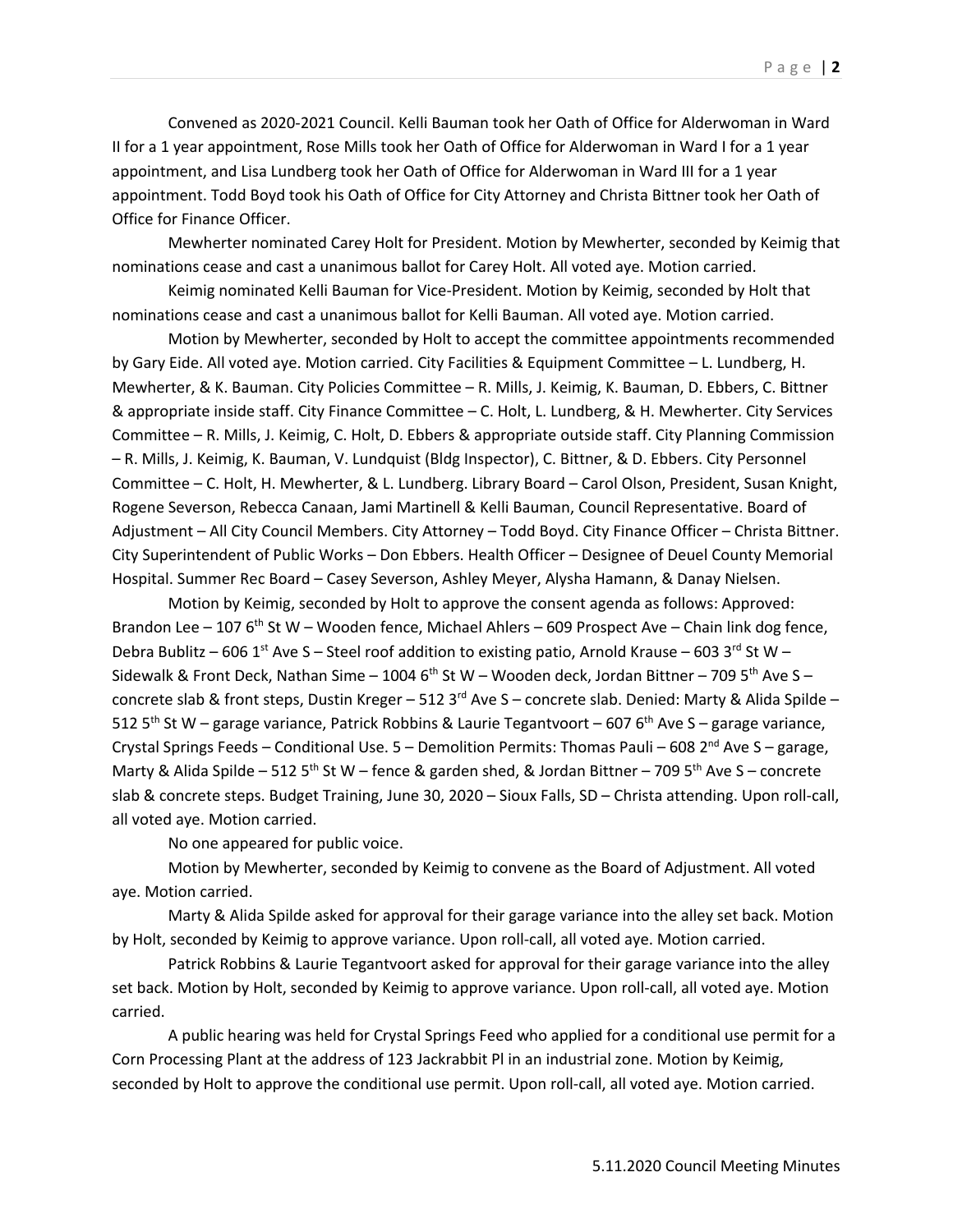Motion by Mewherter, seconded by Lundberg to adjourn as the Board of Adjustment and reconvene as Regular Council. All voted aye. Motion carried.

Bill Wiekamp, representing Deuel County Charities, asked for the Council to discuss the possibility of closing 3<sup>rd</sup> St W for the Cancer Walk in August. Motion by Holt, seconded by Mills to block off the road, contingent on the event happening, and the construction being finished. Upon roll-call, all voted aye. Motion carried.

Kay Giesel, asked for the approval of the council to widen the approach in front of her house, DOT form needed the blessing of the City. Motion by Keimig, seconded by Holt to allow Gary to sign DOT form, with no objections. Upon roll-call, all voted aye. Motion carried.

Jack Buchholtz came before the Council to discuss his plan with his property on Main St. He stated the equipment has been lined up, all agreed it needs to be torn down by September 1st, 2020. To line up dumpsters and equipment sitting on Main St, it needs to be approved through the state DOT.

Joel Johnson, with C.E.S. Code Enforcement Specialists, LLC, called into the meeting to discuss his proposal for city ordinance enforcing for the City of Clear Lake. He would do a complete inspection of the city and document with photos, reports and files. The Council would also like to hear other proposals from different businesses.

The first reading of Ordinance No. 586, an Ordinance regarding hazardous structures was read. This ordinance will update current restrictions on home and property conditions.

Todd Boyd presented the idea of the city needing a Rural Service Area ordinance for some ag land within city limits. Council believes there is a need for it, Todd will write up an ordinance to have first reading June 8<sup>th</sup>.

2020 Swimming Pool season was discussed and council agreed that the pool should open once boiler is installed and staff/swimmers must follow CDC guidelines. There will be a new waiver for swimmers to sign once the pool opens. Also, a new power washer, approved for the 2019 budget, will be purchased this year instead.

2020 Summer Rec plans on still holding golf, running club, LEGOS and hold baseball/softball practices locally, and not join Watertown this year.

Motion by Keimig, seconded by Bauman to approve the Automatic Supplemental Budget Request to General Fund for \$5,970.81 – Claims Associates – Lightning Strike; Govt. Bldg (101-419.2- 425.00). Upon roll-call, all voted aye. Motion carried.

Acct# 3545.00 contacted the city about hardship due to Covid-19. Motion by Mills, seconded by Lundberg to waive late fee on utility bill. Upon roll-call, all voted aye. Motion carried.

Acct# 1830.01 contacted the city after bill was late, and stated they were not paying penalty fee. Motion by Keimig, seconded by Holt to table this and invite resident to next month's meeting. Upon rollcall, all voted aye. Motion carried.

Motion by Keimig, seconded by Holt to order disc golf baskets for the City Park & use promote city funds to cover remaining expenses. Upon roll-call, all voted aye. Motion carried.

Motion by Keimig, seconded by Holt to table Community Center internet and get more information on it. Upon roll-call, all voted aye. Motion carried.

Discussion was held on the Community Center Events for this summer and what the maximum capacity can be for each event. According to the newest COVID-19 Resolution, buildings can only be at 50% capacity, making 240 the maximum number of guests for events held in the Community Center.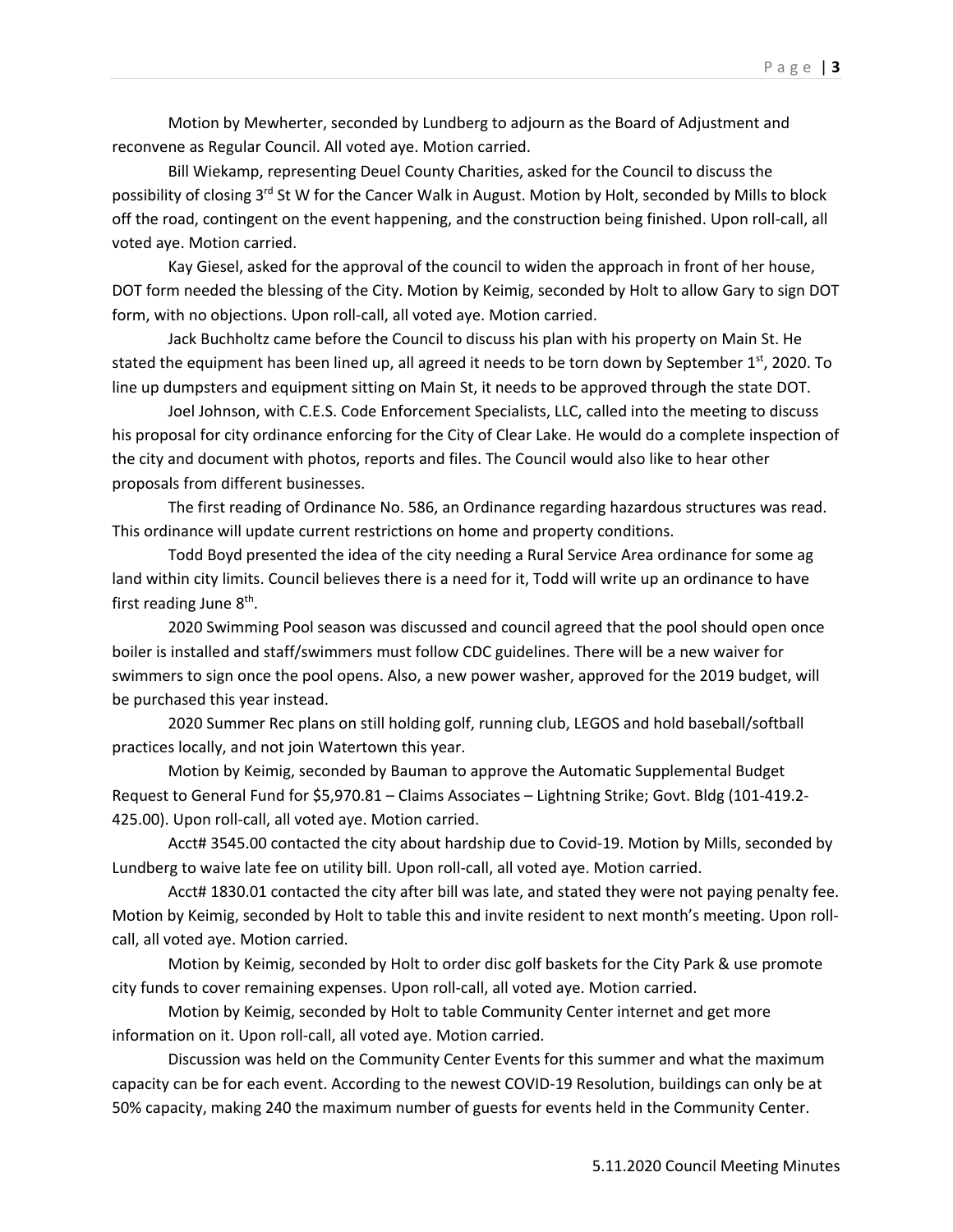Motion by Keimig, seconded by Mewherter to extend City Curb and Gutter reimbursement for residents another two years until August, 1, 2022. Upon roll-call, all voted aye. Motion carried.

Motion by Holt, seconded by Keimig to approve long term camping fees to \$20/day for full hookup sites and \$18/day for water and electric sites. Updates are needed to the camping form for long term stays stating no attachments, no decks, sheds, etc. Upon roll-call, all voted aye. Motion carried.

Motion by Mewherter, seconded by Holt to hire Eide Bailly to conduct our city audits for a 3 year engagement plan. Upon roll-call, all voted aye. Motion carried.

Motion by Keimig, seconded by Holt to approve hay land bid for 2020-2021 season. Upon rollcall, all voted aye. Motion carried.

Motion by Mewherter, seconded by Holt to approve the On-Off Sale Malt Beverage and On-Off Sale South Dakota Farm Wines license renewals for the following establishments, contingent upon all state and local licensing requirements being met: Maynard's Food Center of Westbrook, 4 Amigos LLC (Cowboy), Pizza & Burger Shack, LLC, Deuel County Farmers Union (Convenience Store), and Dolgen Midwest (Dollar General). Upon roll-call, all voted aye. Motion carried.

Motion by Holt, seconded by Mewherter to authorize the Finance Officer to process payroll and corresponding liabilities on the last day of each month and pay bills in a timely manner to avoid late fees. Upon roll-call, all voted aye. Motion carried.

Motion by Keimig, seconded by Holt to allow the Finance Officer to approve up to \$200 per event from the Promote City funds. Upon roll-call, all voted aye. Motion carried.

Motion by Bauman, seconded by Holt to set a department supervisor expenditure limit of no more than \$1,000 without Council approval. Exceptions would be costs of daily operation, maintenance and repair. Upon roll-call, all voted aye. Motion carried.

Motion by Mewherter, seconded by Lundberg to designate DNB National Bank as the official depository for the City of Clear Lake for a period of 12 months. Upon roll-call, all voted aye. Motion carried.

Motion by Keimig, seconded by Bauman to designate the Clear Lake Courier as the official newspaper for the City of Clear Lake for a period of 12 months. Upon roll-call, all voted aye. Motion carried.

Motion by Lundberg, seconded by Mewherter to approve the 2020 swimming pool employees as follows. Lifeguards are contingent on successful completion of certified lifeguard training. Lisa Pederson, Manager - \$13.50/hr.; Billie Jo Giesel, Assistant Manager - \$12.50/hr.; Madysen Brewer - \$11.75/hr.; Kenzie Hamann - \$12.00/hr.; Carter Hoffman - \$11.50/hr.; Mackenzie Kasten - \$12.50/hr.; Brady Knight - 11.25/hr.; Tanner Preheim - \$10.75/hr.; Owen Quail - \$10.75/hr.; Sarah Ronne - \$12.00/hr.; Emma Hamann - \$10.50/hr.; Haley Winter - \$10.50/hr. Upon roll-call, all voted aye. Motion carried.

Motion by Holt, seconded by Keimig to approve part of the 2020 summer rec employees as follows. Golf – Hannah Swenson; Running Club - Alysha Hamann; LEGOS Danay Nielsen and Alysha Hamann. Upon roll-call, all voted aye. Motion carried.

Motion by Mewherter, seconded by Mills to declare the following as surplus property, having no value or value less than \$500.00 and authorize disposal of same: projector screen and green computer chair. Upon roll-call, all voted aye. Motion carried.